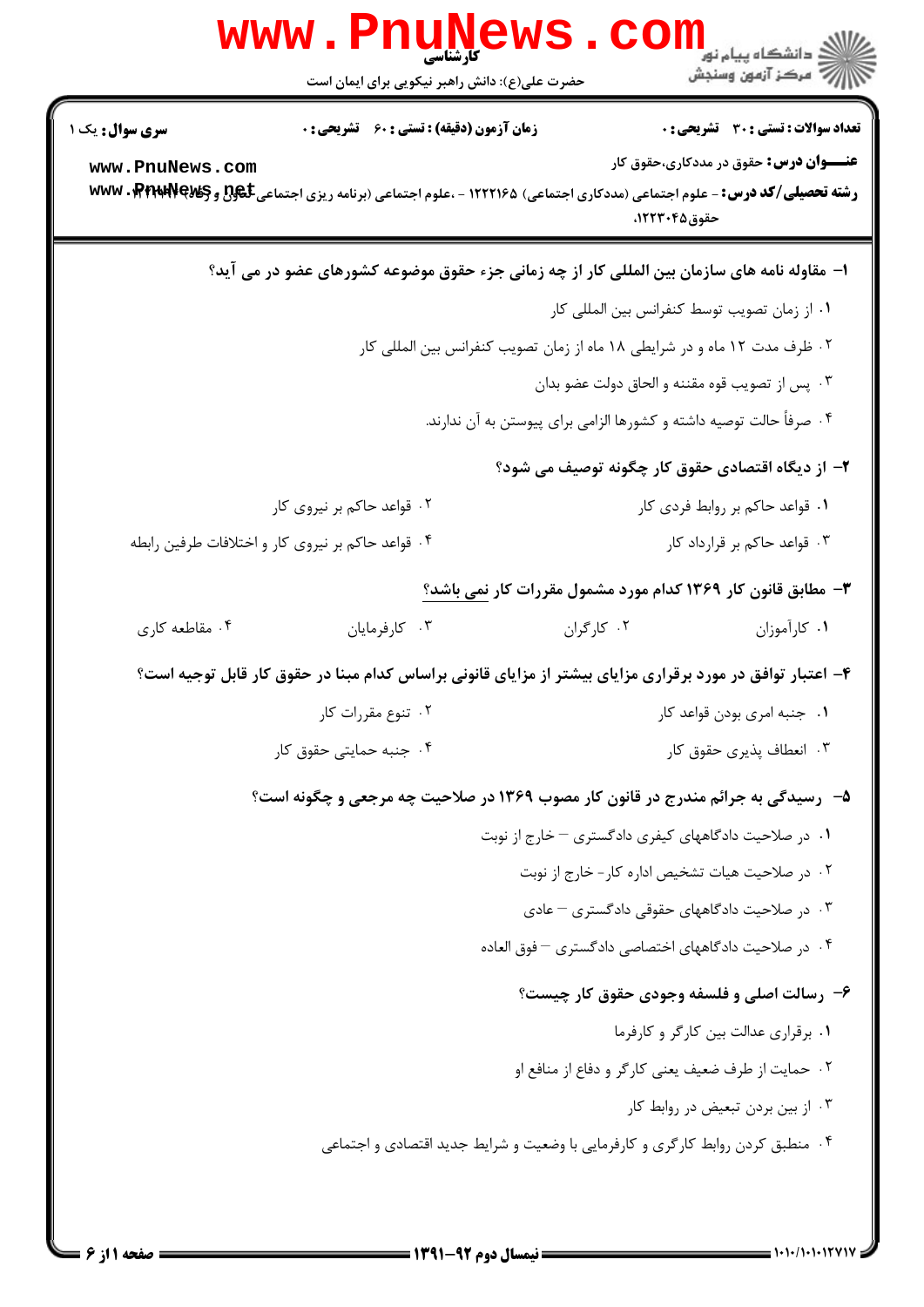|                                                      | کارشناسی<br>حضرت علی(ع): دانش راهبر نیکویی برای ایمان است |                                             | ڪ دانشڪاه پيام نور "<br>∥7 مرڪز آزمون وسنڊش                                                                                                                                                                     |  |
|------------------------------------------------------|-----------------------------------------------------------|---------------------------------------------|-----------------------------------------------------------------------------------------------------------------------------------------------------------------------------------------------------------------|--|
| <b>سری سوال : ۱ یک</b>                               | <b>زمان آزمون (دقیقه) : تستی : 60 ٪ تشریحی : 0</b>        |                                             | <b>تعداد سوالات : تستی : 30 ٪ تشریحی : 0</b>                                                                                                                                                                    |  |
| www.PnuNews.com                                      |                                                           |                                             | <b>عنــــوان درس:</b> حقوق در مددکاری،حقوق کار<br><b>رشته تحصیلی/کد درس:</b> علوم اجتماعی (مددکاری اجتماعی) ۱۲۲۲۱۶۵ - ،علوم اجتماعی (برنامه ریزی اجتماعی ت <del>ماوP و WW</del> V . PpptdNerw &<br>،حقوق1۲۲۳۰۴۵ |  |
|                                                      |                                                           |                                             | ۷- از دیدگاه گورویچ ، جامعه شناس معاصر، حقوق کار زیر مجموعه کدام یک از رشته های حقوقی است؟                                                                                                                      |  |
|                                                      | ۰۲ حقوق شغلی                                              |                                             | ٠١ حقوق اجتماعي                                                                                                                                                                                                 |  |
|                                                      | ۰۴ اختلاطی از حقوق عمومی و حقوق خصوصی                     |                                             | ۰۳ حقوق خصوصی                                                                                                                                                                                                   |  |
|                                                      |                                                           |                                             | ۸– موضوع نخستین قانون حمایتی کار که در سال ۱۸۴۱ در فرانسه به تصویب رسید چه بود؟                                                                                                                                 |  |
| ۰۲ ممنوعیت به کار گماردن کودکان برای بیش از ۸ ساعت   |                                                           | ۰۱ ممنوعیت به کار گماردن زنان در کارهای سخت |                                                                                                                                                                                                                 |  |
|                                                      | ۰۴ ممنوعیت به کارگماردن کودکان کمتر از ۸ سال              |                                             | ۰۳ تعیین مرخصی استحقاقی برای کارگران                                                                                                                                                                            |  |
|                                                      |                                                           |                                             | ۹- فلسفه مارکس در توجیه روابط کارگر و کارفرما بر پایه چه نظریه ای استوار است؟                                                                                                                                   |  |
|                                                      | ۰۲ ارزش کار                                               |                                             | ٠١. جنبه حمايتي قوانين كار                                                                                                                                                                                      |  |
|                                                      | ۰۴ جنبه قراردادی محض                                      |                                             | ۰۳ دخالت دولت در روابط کار                                                                                                                                                                                      |  |
|                                                      |                                                           |                                             | ۱۰− ً مطابق قانون کار ۱۳۶۹ تهیه و تنظیم آیین نامه های مربوط به کار به عهده چه مقامی است؟                                                                                                                        |  |
| ۰۲ حسب مورد شورای عالی کار یا شورای عالی حفاظت فنی   |                                                           | ۰۱ مجلس شورای اسلامی                        |                                                                                                                                                                                                                 |  |
| ۰۴ وزیر کار یا هیات وزیران مطابق اصل ۱۳۸ قانون اساسی |                                                           |                                             | ۰۳ صرفاً شورای عالی کار                                                                                                                                                                                         |  |
|                                                      |                                                           |                                             | 11- از لحاظ دیدگاه اجتماعی کارگر چه کسی است؟                                                                                                                                                                    |  |
|                                                      |                                                           |                                             | ۰۱ کارگر به معنای پیشه ور، اهل حرفه و صنعتگر است.                                                                                                                                                               |  |
|                                                      |                                                           |                                             | ۰۲ کارگر کسی است که به یک فعالیت اجتماعی اشتغال دارد.                                                                                                                                                           |  |
|                                                      |                                                           |                                             | ۰۳ کسی است که مشمول قانون کار می باشد.                                                                                                                                                                          |  |
|                                                      |                                                           |                                             | ۰۴ کسی است که در مقابل کار اجرت یا مزد دریافت می کند.                                                                                                                                                           |  |
|                                                      |                                                           |                                             | ۱۲- مبنای حقوقدانان ایتالیایی برای توجیه رابطه تبعیت حقوقی برای تشخیص کارگر از کارفرما چیست؟                                                                                                                    |  |
| ۰۲ نظریه ریسک اقتصادی                                |                                                           |                                             | ۰۱ عدم تساوى دو طرف رابطه                                                                                                                                                                                       |  |
| ۰۴ نظریه زور                                         |                                                           |                                             | ۰۳ تحمل زيان بوسيله كارفرما                                                                                                                                                                                     |  |
|                                                      |                                                           |                                             | ۱۳- مهم ترین ملاک تشخیص کارگر از غیر کارگر مطابق قانون کار ۱۳۶۹ چیست؟                                                                                                                                           |  |
|                                                      | ۰۲ نظریه خطر و پذیرش آن از سوی کارفرما                    |                                             | ٠١ دريافت يا عدم دريافت ما به ازا                                                                                                                                                                               |  |
| ۰۴ این است که کارگر تحت نظارت کارفرما کار کند.       |                                                           |                                             | ۰۳ تبعیت کارگر از کارفرما در تعهدات اصلی                                                                                                                                                                        |  |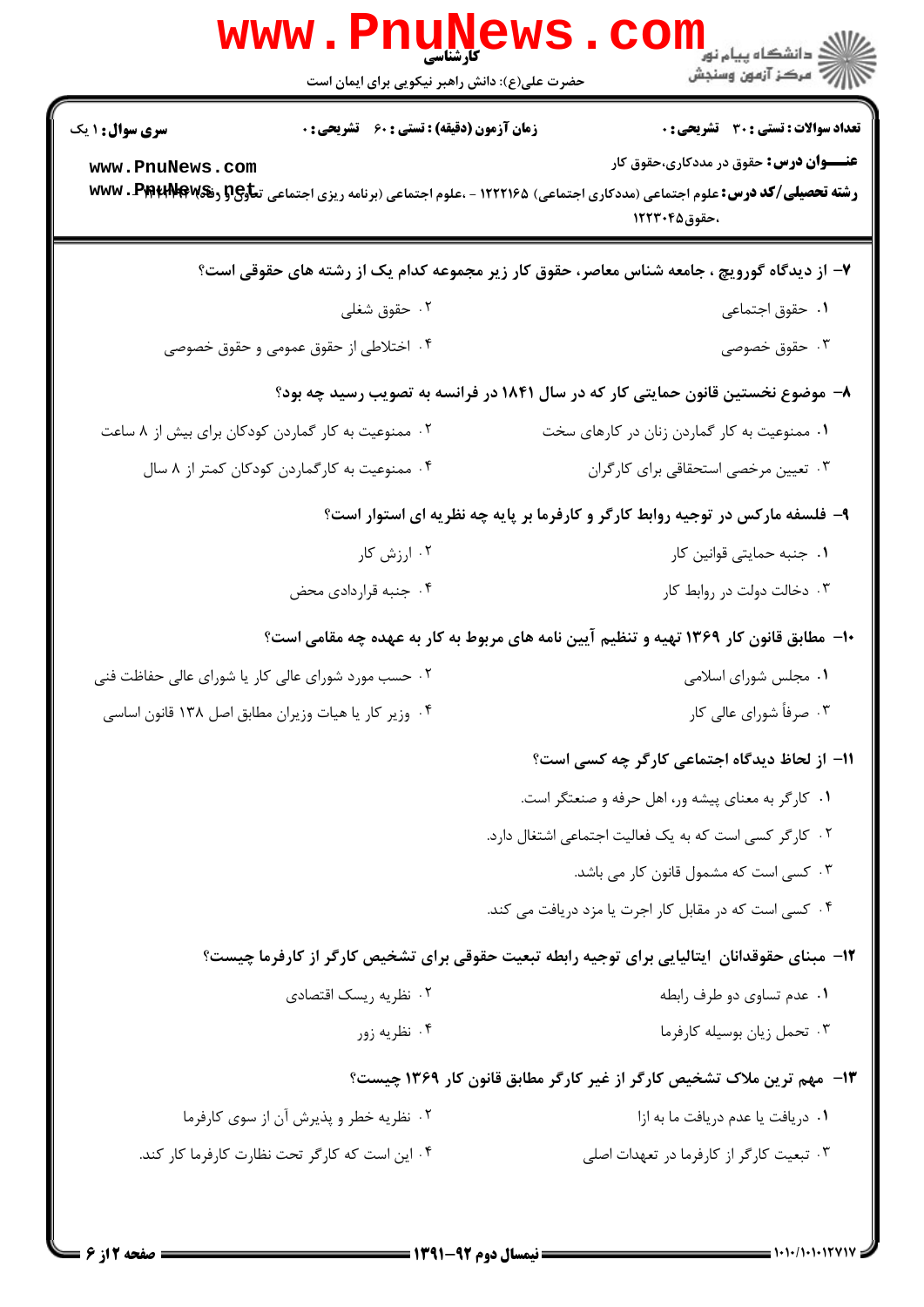## $\mathbf{WS}$  .  $\mathbf{com}_{\mathbb{R}^{1,1} \times \mathbb{R}^{1,2}}$ الآلاء مركز آزمون وسنجش حضرت علی(ع): دانش راهبر نیکویی برای ایمان است **تعداد سوالات : تستي : 30 ٪ تشريحي : 0 سری سوال : ۱ یک زمان آزمون (دقیقه) : تستی : 60 تشریحی : 0 عنـــوان درس:** حقوق در مددکاری،حقوق کار www.PnuNews.com رشته تحصیلی/کد درس: علوم اجتماعی (مددکاری اجتماعی) ۱۲۲۲۱۶۵ - ،علوم اجتماعی (برنامه ریزی اجتماعی تع<del>لوP رنگا www . PpptAMa</del>w ، حقوق ١٢٢٣٠٤ ۱۴- راجع به رابطه کارفرما و مدیر کارگاه طبق قانون کار ایران مصوب ۱۳۶۹ کدام گزینه صحیح است؟ ٠١ چنانچه مدير اداره تمام كارگاه را بر عهده داشته باشد مشمول مقررات كار نمى باشد. ۰۲ چنانچه مدیر، مسؤول بخشی از کارگاه باشد، رابطه کارگری و کارفرمایی حاکم است. ۰۳ رابطه مدیر و کارفرما تابع روابط کارگری و کارفرمایی است خواه مدیر مسؤول بخشی از کارگاه باشد یا تمام آن ۰۴ رابطه مدیر و کارفرما تابع روابط پیمانکاری و مقاطعه است. ۱۵– رابطه کارگران با مقاطعه دهنده طبق قانون کار ۱۳۳۷ چگونه بوده است؟ ۰۱ قانون کار ۱۳۳۷ در این زمینه ساکت بوده است. ٢. تابع رابطه كاركر و كارفرمايي بوده است. ۰۳ تابع قانون کار نمی باشد بلکه تابع قوانین مدنی و پیمانکاری بوده است. ۰۴ چنانچه کارگران مسؤول اداره بخشی از کارگاه باشند رابطه آنها تابع مدیر کارگاه و کارفرماست. ۱۶- کدامیک از موارد ذیل از شمول قانون کار مستثنی نمی باشد ؟ ۰۱ کارکنان دولت ۰۲ کار کنان نهادهای انقلابی ۰۳ کار گاههای خانوادگی ۰۴ کار کنان واحدهای تولیدی، صنعتی و خدماتی وابسته به نهادهای انقلابی ۱۷- الحاقی بودن قرارداد کار ناشی از چه امری است ؟ ۰۱ تفاوت قدرت اقتصادی و شرایط اجتماعی کارفرما و کارگر ۰۲ ناشی از امری بودن مقررات کار ۰۴ ناشی از پذیرش ریسک اقتصادی و خطر از سوی کارفرما ۰۳ ناشی از جنبه حمایتی حقوق کار ۱۸– مهمترین ملاک برای تشخیص قرارداد کار از مقاطعه کاری چیست ؟ ٠١ موضوع قرارداد مقاطعه كارى تعهد به وسيله است اما موضوع قرارداد كار محصول و نتيجه كار است. ۲. اجرت مقاطعه کار بر حسب نتیجه کار و مزد کارگر بر حسب زمان انجام کار ۰۳ مقاطعه کاران استقلال اقتصادی دارند اما کارگر استقلال اقتصادی ندارد. ۰۴ ملاک تبعیت حقوقی در روابط مقاطعه کار و مقاطعه دهنده تطبیق پذیر نیست اما در قرارداد کار باید ملاک تبعیت حقوقی وجود داشته باشد.

www.PnuN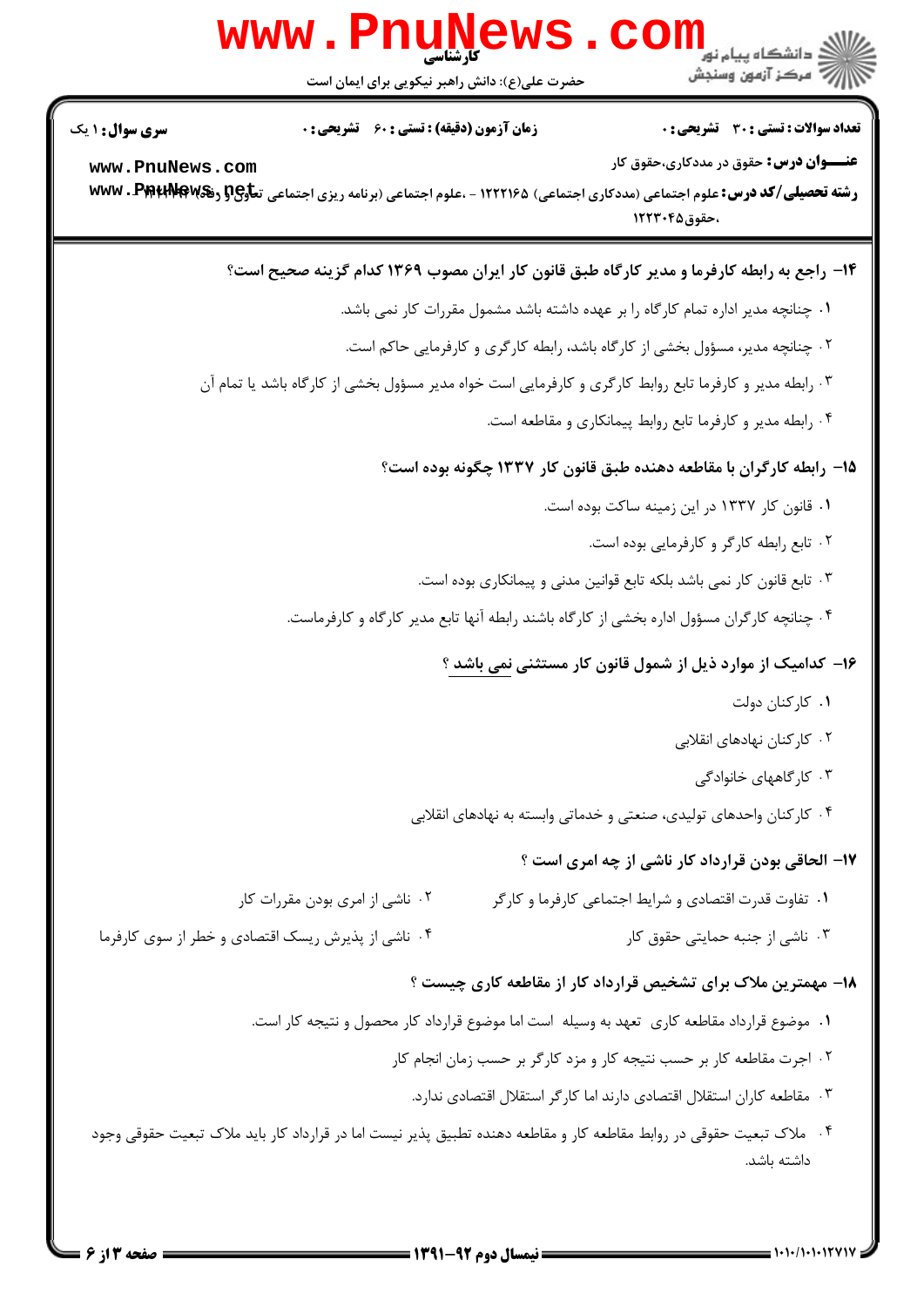| ڪ دانشڪاه پيا <sub>م</sub> نور<br>∕7 مرڪز آزمون وسنڊش                             | حضرت علی(ع): دانش راهبر نیکویی برای ایمان است                                                                                                             |
|-----------------------------------------------------------------------------------|-----------------------------------------------------------------------------------------------------------------------------------------------------------|
| تعداد سوالات : تستي : 30 ٪ تشريحي : 0                                             | <b>زمان آزمون (دقیقه) : تستی : 60 ٪ تشریحی : 0</b><br><b>سری سوال :</b> ۱ یک                                                                              |
| <b>عنـــوان درس:</b> حقوق در مددکاری،حقوق کار<br>،حقوق1۲۲۳۰۴۵                     | www.PnuNews.com<br>رشته تحصیلی/کد درس: علوم اجتماعی (مددکاری اجتماعی) ۱۲۲۲۱۶۵ - ،علوم اجتماعی (برنامه ریزی اجتماعی ت <del>ماو2G و WW</del> V . PARtARAW & |
|                                                                                   | ۱۹- براساس مقاوله نامه شماره ۱۱۱ سازمان بین المللی کار کدام مورد تبعیض محسوب نمی شود؟                                                                     |
| ٠١ هرگونه تفاوت ،محروميت يا تقدم بر پايه نژاد                                     |                                                                                                                                                           |
| ۰۲ تقدم بر پایه صلاحیت حرفه ای                                                    |                                                                                                                                                           |
| ۰۳ تفاوت و محرومیت یا تقدم بر پایه مذهب و عقیده سیاسی                             |                                                                                                                                                           |
| ۰۴ تفاوت، محرومیت و تقدم بر پایه جنسیت با توجه به قوانین داخلی کشورها             |                                                                                                                                                           |
| +۲- در رابطه با اهلیت کارگر در حقوق ایران کدام گزینه صحیح <u>نمی</u> باشد؟        |                                                                                                                                                           |
| ۰۱ برای تنظیم قرارداد و تعیین شرایط کار سفیه، دخالت نماینده قانونی او ضرورت دارد. |                                                                                                                                                           |
|                                                                                   | ۰۲ چنانچه ولی یا قیم به سفیه اجازه اشتغال به کار را بدهد اجازه نامبرده شامل لوازم کار نیز خواهد بود.                                                      |
| ۰۳ از لحاظ حقوقی تردیدی در ضرورت دخالت نماینده مجنون در انعقاد قرارداد کار نیست.  |                                                                                                                                                           |
| نوجوان كافي نيست.                                                                 | ۰۴ در حال حاضر با توجه به ماده ۷۹ قانون کار که بکار گماردن افراد کمتر از ۱۵ سال ممنوع کرده است، انعقاد قرارداد توسط خود                                   |
|                                                                                   | ٢١- بر اساس قانون کار ايران حداقل مدت دوره آزمايشي براي کارگران داراي تخصص سطح بالا و ماهر چقدر است ؟                                                     |
| ۰۱ حداقل مدت پیش بینی نشده است.                                                   | ۰۲ یک ماه                                                                                                                                                 |
| $\cdot$ ۳ سه ماه                                                                  | ۰۴ یک سال                                                                                                                                                 |
| ۲۲- مطابق قانون کار ۱۳۶۹ اخراج در رابطه با کدام نوع قراردادها مطرح می شود؟        |                                                                                                                                                           |
| ٠١ صرفاً قرارداد مدت غير موقت                                                     |                                                                                                                                                           |
| ۰۲ صرفاً قرارداد کار مدت موقت و برای انجام کار معین                               |                                                                                                                                                           |
| ۰۳ قراردادهای شرکتی و کار مدت موقت                                                |                                                                                                                                                           |
| ۰۴ در همه انواع قراردادهای مندرج در ماده ۲۴ و ۲۵ قانون کار                        |                                                                                                                                                           |
| ۲۳– از نظر مولف کدام دیدگاه در مورد تعریف تعلیق منطقی تر است ؟                    |                                                                                                                                                           |
| ۰۱ ناممکن شدن اجرای تعهد قراردادی یکی از طرفین                                    |                                                                                                                                                           |
| ۰۲ حق کارگر در خودداری از انجام کار و سرباززدن کارفرما از فراهم کردن وسایل کار    |                                                                                                                                                           |
| ۰۳ توقف زندگی موقت زندگی قراردادی                                                 |                                                                                                                                                           |
|                                                                                   | ۰۴ یک وضعیت حقوقی است که بقای قرارداد کار را تضمین می کند و عدم اجرای تعهدهای مورد تعلیق را مشروع می داند.                                                |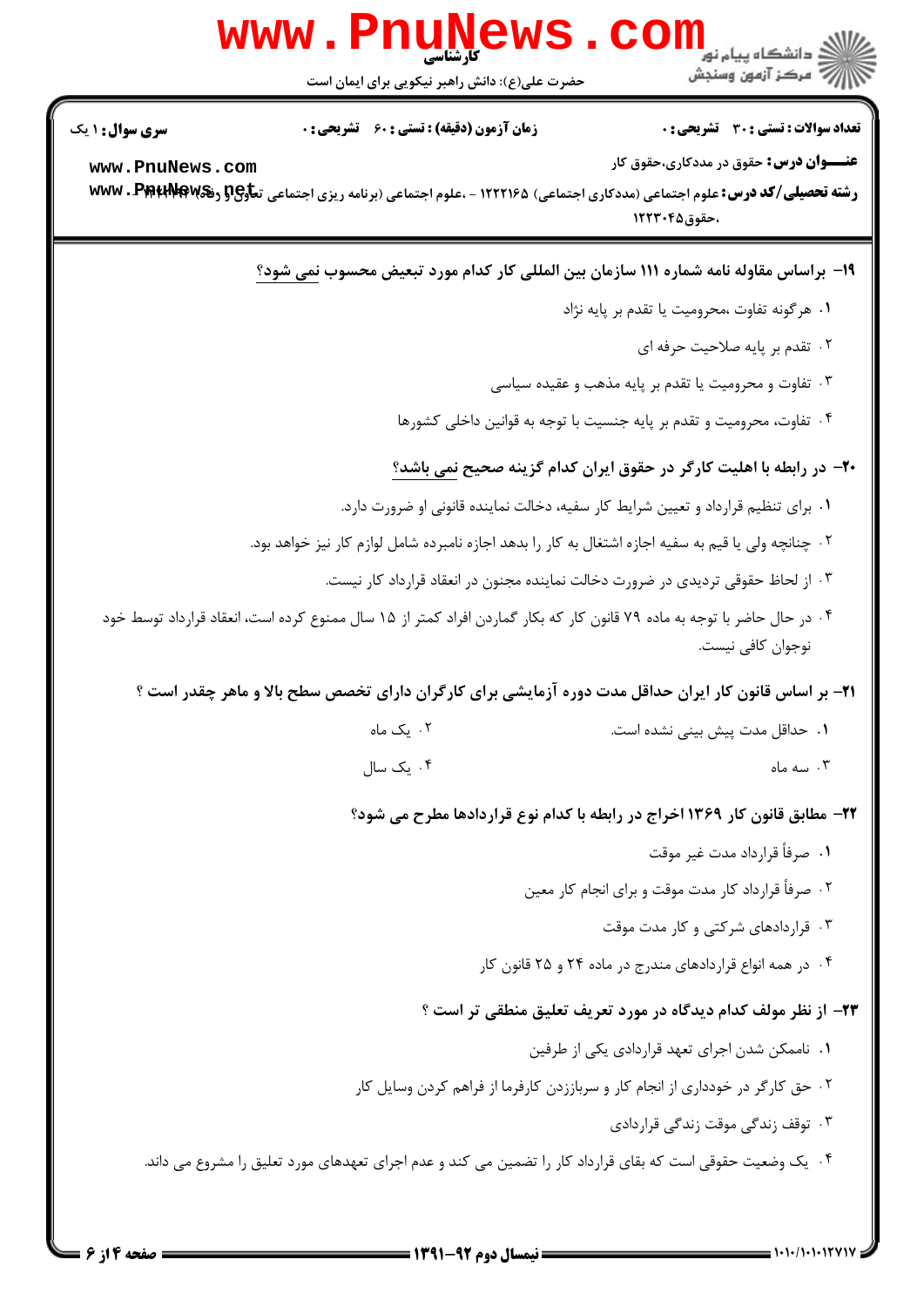|                                                                                                                                                                           | کارشناسی<br>حضرت علی(ع): دانش راهبر نیکویی برای ایمان است                                                                                                                                           |  | ڪ دانشڪاه پيام نور<br>ر <i>7</i> مرڪز آزمون وسنڊش                                                      |  |  |
|---------------------------------------------------------------------------------------------------------------------------------------------------------------------------|-----------------------------------------------------------------------------------------------------------------------------------------------------------------------------------------------------|--|--------------------------------------------------------------------------------------------------------|--|--|
| <b>سری سوال : ۱ یک</b>                                                                                                                                                    | <b>زمان آزمون (دقیقه) : تستی : 60 ٪ تشریحی : 0</b>                                                                                                                                                  |  | تعداد سوالات : تستي : 30 ٪ تشريحي : 0                                                                  |  |  |
| www.PnuNews.com                                                                                                                                                           | <b>عنــــوان درس:</b> حقوق در مددکاری،حقوق کار<br>رشته تحصیلی/کد درس: علوم اجتماعی (مددکاری اجتماعی) ۱۲۲۲۱۶۵ - ،علوم اجتماعی (برنامه ریزی اجتماعی ت <del>ماو2G</del> ونگهاWw . Ppt<br>،حقوق ۱۲۲۳۰۴۵ |  |                                                                                                        |  |  |
|                                                                                                                                                                           |                                                                                                                                                                                                     |  | ۲۴– مطابق قوانین ایران کدام مورد، مدت تعلیق جزء سابقه خدمت کارگر محسوب نمی شود؟                        |  |  |
|                                                                                                                                                                           | ۰۲ مرخصی زایمان با تأیید سازمان تأمین اجتماعی                                                                                                                                                       |  | ٠١ مرخصي استعلاجي با تأييد سازمان تأمين اجتماعي                                                        |  |  |
|                                                                                                                                                                           | ۰۴ مدت خدمت نظام وظيفه                                                                                                                                                                              |  | ۰۳ مدت توقیف کارگر که منتهی به حکم محکومیت گردد.                                                       |  |  |
|                                                                                                                                                                           |                                                                                                                                                                                                     |  | ۲۵– مطابق قوانین ایران کدام مورد در مبحث تعلیق قرارداد کار ذکر نشده است؟                               |  |  |
|                                                                                                                                                                           | ۰۲ بیماری کارگر                                                                                                                                                                                     |  | ۰۱ توقیف کارگر                                                                                         |  |  |
|                                                                                                                                                                           | ۰۴ انجام خدمت نظام وظيفه                                                                                                                                                                            |  | ۰۳ مرخصی آموزشی                                                                                        |  |  |
| ۲۶– در رابطه با موارد اخراج موجه که مورد اختلاف بین کارگر و کارفرما است و قرارداد کار به حالت تعلیق در می آید مهلت<br>بازگشت کارگر به کار پس از رفع حالت تعلیق چقدر است ؟ |                                                                                                                                                                                                     |  |                                                                                                        |  |  |
|                                                                                                                                                                           |                                                                                                                                                                                                     |  | ٠١. بلافاصله پس از رفع حالت تعليق                                                                      |  |  |
|                                                                                                                                                                           |                                                                                                                                                                                                     |  | ۰۲ ۲۰ روز پس از رفع حالت تعليق                                                                         |  |  |
|                                                                                                                                                                           |                                                                                                                                                                                                     |  | ۰۳ . ۳۰ روز پس از رفع حالت تعلیق با توجه به وحدت ملاک از مورد خدمت نظام وظیفه                          |  |  |
|                                                                                                                                                                           |                                                                                                                                                                                                     |  | ۰۴ تاریخ بازگشت در تصمیم مرجع حل اختلاف باید مشخص شود.                                                 |  |  |
|                                                                                                                                                                           |                                                                                                                                                                                                     |  | ۲۷- براساس خطوط کلی مقاوله نامه شماره ۱۵۸ سازمان بین المللی کار در کدام مورد اخراج، جنبه توجیهی ندارد؟ |  |  |
|                                                                                                                                                                           |                                                                                                                                                                                                     |  | ۰۱ بد اجرا کردن وظیفه ای که به عهده کارگر است.                                                         |  |  |
|                                                                                                                                                                           |                                                                                                                                                                                                     |  | ۰۲ اجرا نکردن دستورهای قانونی کارفرما یا مافوق                                                         |  |  |
|                                                                                                                                                                           |                                                                                                                                                                                                     |  | ۰۳ اخراج به دلیل عضویت در سازمانهای کارگری و شکایت از کارفرما ً در مراجع داخلی                         |  |  |
|                                                                                                                                                                           |                                                                                                                                                                                                     |  | ۰۴ اخراج بدلیل نقص یا کاهش توانایی های کارگر                                                           |  |  |
|                                                                                                                                                                           |                                                                                                                                                                                                     |  | ۲۸– از نظر قانون تأمین اجتماعی ،کارگر در چه زمانی از کارافتاده کلی شناخته می شود؟                      |  |  |
|                                                                                                                                                                           |                                                                                                                                                                                                     |  | ١. هرگاه به تشخيص هيأت حل اختلاف اداره كار توانايي انجام كار را نداشته باشد.                           |  |  |
|                                                                                                                                                                           |                                                                                                                                                                                                     |  | ٠٢ هرگاه طبق نظر كميسيون پزشكي درجه كاهش كارش ۶۶٪ يا بيشتر باشد.                                       |  |  |
|                                                                                                                                                                           |                                                                                                                                                                                                     |  | ۰۳ هرگاه طبق نظر کمیسیون پزشکی صددرصد توانایی انجام کار را از دست بدهد.                                |  |  |
|                                                                                                                                                                           |                                                                                                                                                                                                     |  | ۰۴ هرگاه طبق نظر شورای کارگاه درجه کاهش کارش ۶۰٪ درصد یا بیش تر باشد.                                  |  |  |
|                                                                                                                                                                           |                                                                                                                                                                                                     |  | <b>۲۹</b> – کدام گزینه موضوع حقوق کار نمی باشد؟                                                        |  |  |
|                                                                                                                                                                           | ۰۲ اختلافات جمعی و فردی کار                                                                                                                                                                         |  | ۰۱ کار در خدمت دیگری                                                                                   |  |  |
|                                                                                                                                                                           | ۰۴ سازمانهای کارگری و کارفرمایی                                                                                                                                                                     |  | ۰۳ کار مستقل                                                                                           |  |  |

**صفحه 5 از 6 =** 

 $= 1 - 1 - 11 - 117$